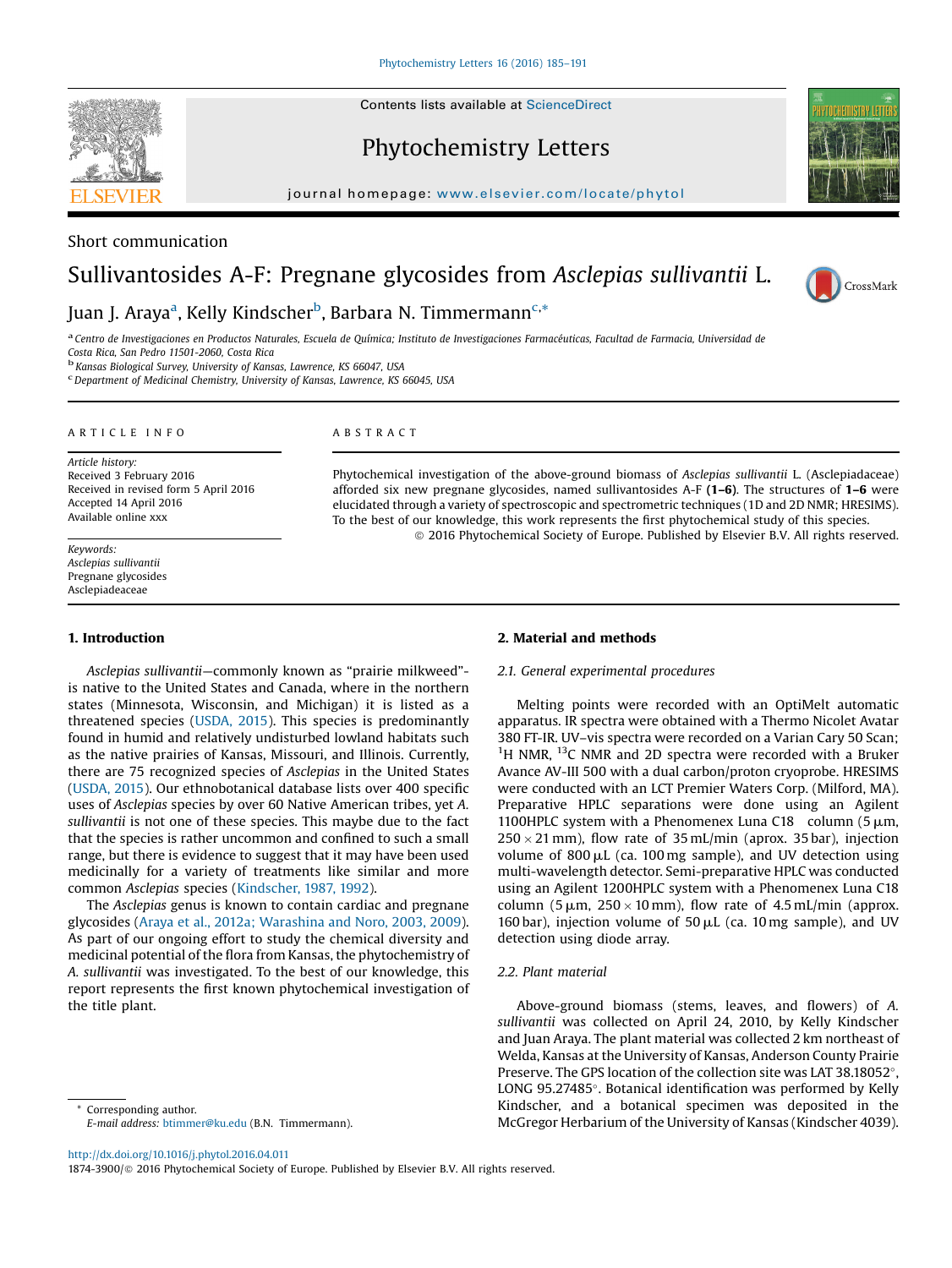# <span id="page-1-0"></span>2.3. Extraction and isolation

The collected fresh biomass (5.5 kg) was left to dry at room temperature (time period needed). The resulting dry material (1.1 kg) was then ground to a fine powder and extracted four times with MeOH-CH<sub>2</sub>Cl<sub>2</sub> (1:1, v/v) at room temperature. The organic solvents (c.a. 10 L) were removed under reduced pressure to afford the crude extract (102.0 g, 9.1% w/w of dry weight). The organic extract was suspended in MeOH-H<sub>2</sub>O  $(9:1, 1 L)$  and partitioned with hexanes (500 mL, three times) to give a hexanes fraction. The resulting aqueous layer was subjected to rotary evaporation to remove the dissolved MeOH, the volume adjusted to 500 mL with distilled H<sub>2</sub>O, and successively partitioned with  $CH_2Cl_2$  (500 mL, three times) and  $n$ -BuOH (500 mL, three times) to give  $CH_2Cl_2$  and  $n$ -BuOH fractions, respectively. The CH<sub>2</sub>Cl<sub>2</sub> fraction (20 g) was subjected to a large silica gel flash column chromatography (200 g) to afford 14 fractions (CH<sub>2</sub>Cl<sub>2</sub>-1 to CH<sub>2</sub>Cl<sub>2</sub>-14). Fraction CH<sub>2</sub>Cl<sub>2</sub>-13 (6.60 g) was separated using automatic flash chromatography (RP- $C_{18}$  prepacked column, 200 g) using a linear gradient (from 20%) MeOH to 100% MeOH in 45 min) to yield 7 subfractions (SF1-7). To remove pigmentation, the SF5 subfraction (2.20 g) was subjected to Sephadex LH-20 (500 g) column chromatography (MeOH as mobile phase). The resulting clean sample (1.10 g) was subjected to preparative HPLC (solvent A: distilled water, solvent B: acetonitrile, linear gradient 40%B to 55%B in 25 min, 100%B during 5 min, then 40%B for 5 min) that lead to in the isolation of the six new compounds, which were subsequently named sullivantosides A (1; 9.0 mg; Rt = 10.2 min), B (2; 8.1 mg; Rt = 10.8 min), C (3; 10.0 mg; Rt = 11.3 min), D (4; 6.1 mg; Rt = 12.4 min), E (5; 4.0 mg; Rt = 13.1 min), and F (6; 4.1 mg; Rt = 14.2 min). The *n*-BuOH extract (22.9 g) was suspended in  $H<sub>2</sub>O$  (500 mL) and adsorbed in a MCI gel (500 g) column, washed with  $H_2O$  (2 L), and then eluted with  $H_2O$ -MeOH mixtures  $[(10% to 100% MeOH (v/v in H<sub>2</sub>O) in 10% step increments$ (2L each fraction)] to afford a total of 10 fractions (1–10). Fractions n-BuOH 6–10 were subjected to Sephadex LH-20 (500 g) column chromatography (100% MeOH elution), followed by silica gel column chromatography  $[CHCl_3:MeOH 95:5 (v/v)$  or  $CHCl_3:MeOH$ 90:10 (v/v) elution], and finally HPLC chromatography (semipreparative or preparative with  $CH<sub>3</sub>CN-H<sub>2</sub>O$ ) elution. Using these separation steps, the common flavonoid rutin was isolated from fraction n-BuOH-6; whereas the known lignan 9'-O-butyl-3-Odemethyl-9-O- $\beta$ -D-glucopyranosyl dehydrodiconiferylalcohol (6 mg) was obtained in conjunction with the known cardiac glycosides  $3$ -O- $\beta$ -D-glucopyranosyl- $(1 \rightarrow 4)$ -6-desoxy- $\beta$ -D-allopyranosyl uzarigenin (80 mg) and  $3$ -O- $\beta$ -D-glucopyranosyl- $(1\rightarrow4)$ - $\beta$ -D-glucopyranosyl uzarigenin (5 mg), were obtained from the fraction n-BuOH-8.

# 2.4. Sullivantoside A (1)

Amorphous white powder; mp 141.7-143.0 °C;  $[\alpha]_D^{25} = -2.8$  (c 0.38, MeOH); IR  $v_{\text{max}}$  (film) cm<sup>-1</sup>: 3389.3 (OH), 1708.7 (C=O), 1644.8 (C=O), 1156.6 (C-O); HRESIMS m/z: 1195.6150 [M + Na]<sup>+</sup> (1195.6240 calc. for C<sub>59</sub>H<sub>96</sub>NaO<sub>23</sub>) <sup>1</sup>H and <sup>13</sup>C NMR: see Tables 1–4.

#### 2.5. Sullivantoside B (2)

Amorphous white powder; mp 153.7-154.9  $^{\circ}$  C; [ $\alpha$ ] $_{\text{D}}$ <sup>25</sup> = +18 (*c* 0.5, MeOH); IR  $v_{\text{max}}$  (film) cm<sup>-1</sup>: 3389.7 (OH), 1708.5 (C=O), 1644.6  $(C=0)$ , 1156.9  $(C=0)$ ; HRESIMS  $m/z$ : 1181.6076  $[M+Na]$ <sup>+</sup> (1181.6084 calc. for  $\mathsf{C}_{58}\mathsf{H}_{94}\mathsf{NaO}_{23}$ ) <sup>1</sup>H and <sup>13</sup>C NMR: see Tables 1–4.

# 2.6. Sullivantoside C (3)

Amorphous white powder; mp 158.9-160.0 °C;  $[\alpha]_{\text{D}}^{25}$  = +15.3 (c 0.45, MeOH); IR  $v_{\text{max}}$  (film) cm<sup>-1</sup>: 3389.3 (OH), 1708.7 (C=O),

Table 1

<sup>13</sup>C NMR (125 MHz, C<sub>5</sub>D<sub>5</sub>N) data for the aglycone part of sullivantosides A-F (**1-6**).

| Atom           | 1                     | $\overline{2}$        | 3                     | 4                     | 5                     | 6                     |
|----------------|-----------------------|-----------------------|-----------------------|-----------------------|-----------------------|-----------------------|
| $\mathbf{1}$   | 38.5, CH <sub>2</sub> | 38.5, CH <sub>2</sub> | 38.4, CH <sub>2</sub> | 38.6, CH <sub>2</sub> | 38.5, CH <sub>2</sub> | 38.6, CH <sub>2</sub> |
| 2              | 29.9. CH <sub>2</sub> | 29.9, CH <sub>2</sub> | 29.9, CH <sub>2</sub> | 30.0, CH <sub>2</sub> | 30.0, CH <sub>2</sub> | 29.9, CH              |
| 3              | 76.9. CH              | 76.9. CH              | 77.3. CH              | 77.0. CH              | 76.9. CH              | 77.2, CH <sub>2</sub> |
| 4              | 34.8, CH <sub>2</sub> | 34.8, CH <sub>2</sub> | 34.8, CH <sub>2</sub> | 34.9, $CH2$           | $34.9, \text{CH}_2$   | 34.9, CH <sub>2</sub> |
| 5              | 45.6, CH              | 45.6, CH              | 45.7, CH              | 45.8, CH              | 45.7, CH              | 45.8, CH              |
| 6              | 25.6, CH <sub>2</sub> | 25.6, CH <sub>2</sub> | 25.7, CH <sub>2</sub> | 25.8, CH <sub>2</sub> | 25.8, CH <sub>2</sub> | 25.9, CH <sub>2</sub> |
| 7              | 35.8, CH <sub>2</sub> | 35.8, CH <sub>2</sub> | 35.9, CH <sub>2</sub> | 36.1, CH <sub>2</sub> | 36.0, CH <sub>2</sub> | 36.8, CH <sub>2</sub> |
| 8              | 76.4. C               | 76.4. C               | 76.4, C               | 76.5, C               | 76.9, C               | 76.6, C               |
| 9              | 48.5, CH              | 48.1, CH              | 48.2, CH              | 48.8, CH              | 48.5, CH              | 48.8, CH              |
| 10             | 37.0, C               | 37.0, C               | 37.0, C               | 37.0, C               | 37.0, C               | 37.0, C               |
| 11             | 24.1, CH <sub>2</sub> | 24.1, CH <sub>2</sub> | 24.1, CH <sub>2</sub> | 27.9, CH <sub>2</sub> | 27.9, CH <sub>2</sub> | 28.0, CH <sub>2</sub> |
| 12             | 78.6, CH              | 78.6, CH              | 78.6, CH              | 75.2, CH              | 75.2, CH              | 75.2, CH              |
| 13             | 55.5, C               | 55.6, C               | 55.6. C               | 57.3, C               | 57.3. C               | 57.3, C               |
| 14             | 86.4. C               | 86.7. C               | 86.7. C               | 86.8, C               | 86.8. C               | 86.8, C               |
| 15             | 36.2. CH <sub>2</sub> | 36.2. CH <sub>2</sub> | 36.3. CH <sub>2</sub> | 36.8. CH <sub>2</sub> | 36.8. CH <sub>2</sub> | 36.8, CH <sub>2</sub> |
| 16             | 25.4. CH <sub>2</sub> | 25.3, CH <sub>2</sub> | 25.4, CH <sub>2</sub> | 25.5, CH <sub>2</sub> | 25.5, CH <sub>2</sub> | 25.5, CH <sub>2</sub> |
| 17             | 59.3, CH              | 59.5. CH              | 59.5, CH              | 59.1, CH              | 59.2. CH              | 59.0, CH              |
| 18             | 13.4, $CH3$           | 13.4, $CH3$           | 13.4, $CH3$           | 12.4, CH <sub>3</sub> | 12.4, $CH3$           | 12.4, $CH3$           |
| 19             | 13.5, $CH3$           | 13.5, $CH3$           | 13.6, $CH3$           | 13.7, CH <sub>3</sub> | 13.7, CH <sub>3</sub> | 13.7, CH <sub>3</sub> |
| 20             | 214.9, C              | 214.9. C              | 215.0, C              | 217.4, C              | 217.3, C              | 217.4, C              |
| 21             | 32.3, CH <sub>3</sub> | 32.3, CH <sub>3</sub> | 32.3, $CH3$           | 32.8, CH <sub>3</sub> | 32.8, CH <sub>3</sub> | 32.8, CH <sub>3</sub> |
|                | $12-Tg$               | $12-Tg$               | $12-Tg$               |                       |                       |                       |
| $\mathbf{1}$   | 168.1, C              | 168.1, C              | 168.2, C              |                       |                       |                       |
| $\overline{2}$ | 129.7, C              | 129.7, C              | 129.7, C              |                       |                       |                       |
| 3              | 138.1, CH             | 138.1, CH             | 138.1, CH             |                       |                       |                       |
| 4              | 14.7, CH <sub>3</sub> | 14.7, CH <sub>3</sub> | 14.7, CH <sub>3</sub> |                       |                       |                       |
| 5              | 12.7, $CH3$           | 12.7, $CH3$           | 12.7, $CH3$           |                       |                       |                       |

1644.8 (C=O), 1156.6 (C--O); HRESIMS  $m/z$ : 1330.7278 [M + Na]<sup>+</sup> (1330.7285 calc. for  $C_{67}H_{110}NaO_{26}$ ) <sup>1</sup>H and <sup>13</sup>C NMR see Tables 1–4.

### 2.7. Sullivantoside D (4)

Amorphous white powder; mp 155.1-157.0 °C;  $[\alpha]_D^2$ <sup>25</sup> = -1.6 (c) 0.1, MeOH); IR  $v_{\text{max}}$  (film) cm<sup>-1</sup>: 3389.3 (OH), 1708.5 (C=O), 1644.5  $(C=0)$ , 1156.3  $(C=0)$ ; HRESIMS  $m/z$ ; 1113.5798  $[M+Na]$ <sup>+</sup> (1113.5821 calc. for  $C_{55}H_{92}NaO_{23}$ ) <sup>1</sup>H and <sup>13</sup>C NMR: see Tables  $1 - 4.$ 

### 2.8. Sullivantoside E (5)

Amorphous white powder; mp 164.7-165.4 °C;  $[\alpha]_D^2$ <sup>5</sup> = +15.5 (*c*) 0.2, MeOH); IR  $v_{\text{max}}$  (film) cm<sup>-1</sup>: 3389.4 (OH), 1708.3 (C=O), 1644.7  $(C=0)$ , 1156.8  $(C=0)$ ; HRESIMS  $m/z$ : 1099.5668  $[M+Na]$ <sup>+</sup> (1099.5665 calc. for  $C_{53}H_{88}NaO_{22}$ ) <sup>1</sup>H and <sup>13</sup>C NMR: see Tables  $1-4.$ 

#### 2.9. Sullivantoside F (6)

Amorphous white powder; mp 138.9-140.1 °C;  $[\alpha]_{\text{D}}^{\text{25}}$  = +20.3 (c. 0.3, MeOH); IR  $v_{\text{max}}$  (film) cm<sup>-1</sup>: 3389.2 (OH), 1708.4 (C=O), 1644.9  $(C=0)$ , 1156.5  $(C=0)$ ; HRESIMS  $m/z$ : 1271.6756  $[M+Na]$ <sup>+</sup> (1271.6764 calc. for  $C_{62}H_{104}NaO_{25}$ ) <sup>1</sup>H and <sup>13</sup>C NMR: see Tables 1–4.

#### 2.10. Acid hydrolysis of compounds

An aliquot of the fraction  $CH_2Cl_2-13$  (approx. 100 mg) was hydrolyzed using 3 mL of 1 M HCl (dioxane: H<sub>2</sub>O 1:1,  $v/v$ ) for 4 h at 70 $\degree$ C. The resulting mixture was neutralized with 3 M NaOH and extracted three times with EtOAc. The aqueous layer was concentrated and the residue was fractionated in a small silica gel column using mixtures of CHCl<sub>3</sub>, MeOH, and H<sub>2</sub>O. The purified sugars were compared by TLC with authentic samples and the optical rotation values recorded in  $H_2O$  after equilibration during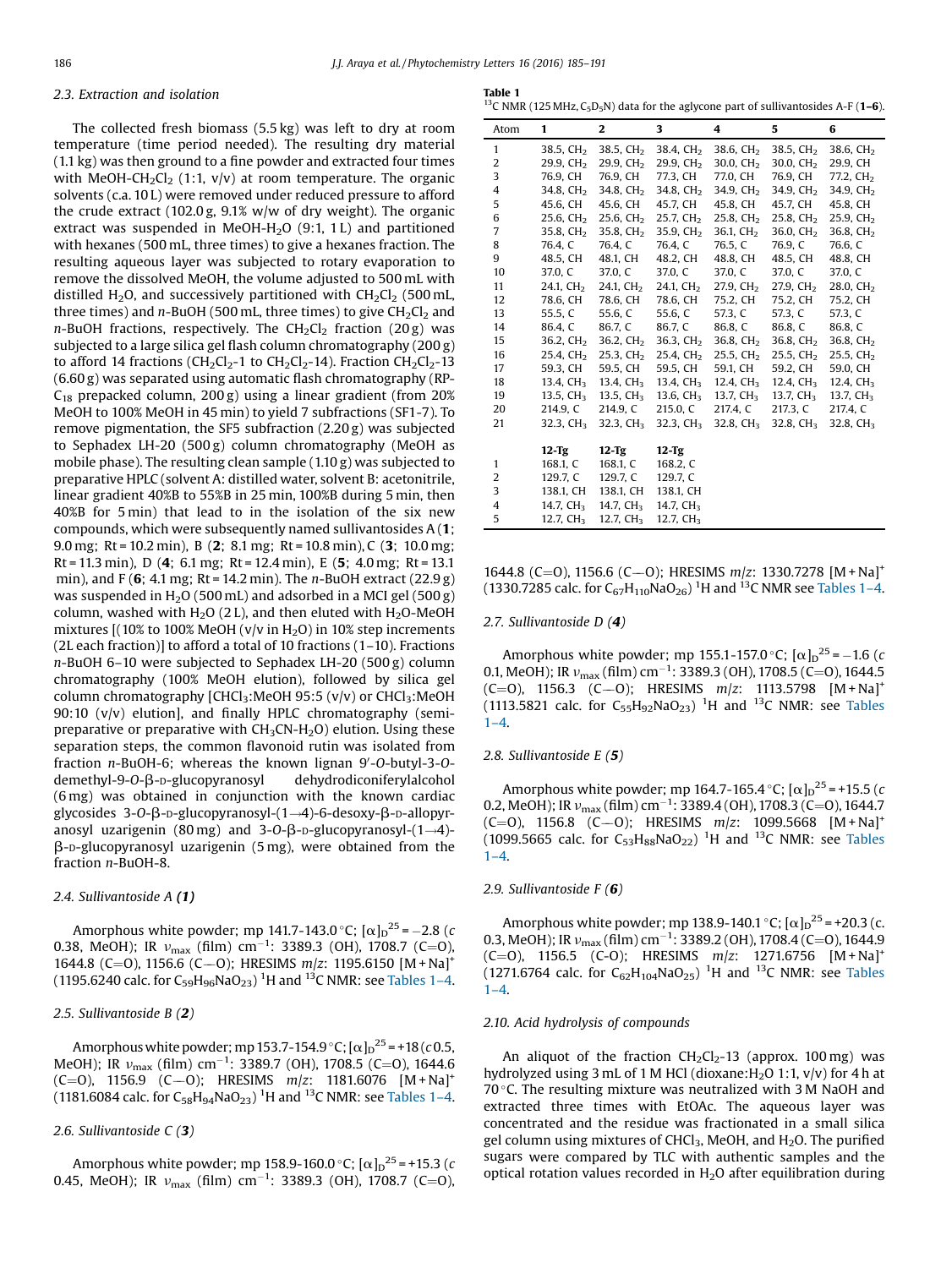<span id="page-2-0"></span>

| Table 2                                                                                                                         |
|---------------------------------------------------------------------------------------------------------------------------------|
| <sup>13</sup> C NMR (125 MHz, C <sub>5</sub> D <sub>5</sub> N) data for the sugar moiety of sullivantosides A-F ( <b>1–6</b> ). |

| Atom                                                                           | 1                                  | 2                                  | 3                                  | 4                                  | 5                                  | 6                                  |
|--------------------------------------------------------------------------------|------------------------------------|------------------------------------|------------------------------------|------------------------------------|------------------------------------|------------------------------------|
|                                                                                | D-Cym                              | D-Cym                              | D-Ole                              | D-Cym                              | D-Cym                              | D-Ole                              |
| 1'<br>$2^{\prime}$                                                             | 96.3, CH<br>37.7,CH <sub>2</sub>   | 96.3, CH<br>37.7,CH <sub>2</sub>   | 98.0, CH<br>38.3,CH <sub>2</sub>   | 96.2, CH<br>37.7,CH <sub>2</sub>   | 96.2, CH<br>37.7,CH <sub>2</sub>   | 97.9, CH<br>38.3,CH $_{\rm 2}$     |
| $3^\prime$                                                                     | 78.4, CH                           | 78.4, CH                           | 79.6, CH                           | 78.4, CH                           | 78.4, CH                           | 79.7, CH                           |
| 4                                                                              | 83.8, CH                           | 83.8, CH                           | 83.6, CH                           | 83.8, CH                           | 83.8, CH                           | 83.6, CH                           |
| 5'                                                                             | 69.3, CH                           | 69.3, CH                           | 72.2, CH                           | 69.4, CH                           | 69.3, CH                           | 72.2, CH                           |
| 6′                                                                             | 19.0CH <sub>3</sub>                | 19.0CH <sub>3</sub>                | 19.1 $CH3$                         | 19.0CH <sub>3</sub>                | 19.0CH <sub>3</sub>                | 19.1 CH <sub>3</sub>               |
| $3'$ -OMe                                                                      | 59.3CH <sub>3</sub>                | 59.2CH <sub>3</sub>                | 57.6CH <sub>3</sub>                | 59.3CH <sub>3</sub>                | 59.2CH <sub>3</sub>                | 57.6CH <sub>3</sub>                |
| Atom                                                                           | 1                                  | 2                                  | 3                                  | 4                                  | 5                                  | 6                                  |
|                                                                                | D-Cym                              | D-Dig                              | D-Ole                              | D-Cym                              | D-Dig                              | D-Ole                              |
| $1^{\prime\prime}$<br>$2^{\prime\prime}$                                       | 100.9, CH<br>37.4, CH <sub>2</sub> | 100.9, CH<br>39.1, CH <sub>2</sub> | 100.6, CH<br>38.2, CH <sub>2</sub> | 100.9, CH<br>37.4, CH <sub>2</sub> | 100.9, CH<br>39.1, CH <sub>2</sub> | 100.6, CH<br>38.2, CH <sub>2</sub> |
| $3^{\prime\prime}$                                                             | 78.3, CH                           | 67.8, CH                           | 79.5, CH                           | 78.3, CH                           | 67.8, CH                           | 79.5, CH                           |
| $4^{\prime\prime}$                                                             | 83.5, CH                           | 83.5, CH                           | 83.6, CH                           | 83.5, CH                           | 83.5, CH                           | 83.6, CH                           |
| $5^{\prime\prime}$                                                             | 69.2, CH                           | 68.9, CH                           | 71.9, CH                           | 69.4, CH                           | 68.9, CH                           | 72.0, CH                           |
| $6^{\prime\prime}$                                                             | 18.9, $CH3$                        | 18.8, CH <sub>3</sub>              | 19.1, $CH3$                        | 18.9, $CH3$                        | 18.8, CH <sub>3</sub>              | 19.1, $CH3$                        |
| 3′′-0Me                                                                        | 59.3, CH <sub>3</sub>              |                                    | 57.8, $CH3$                        | 59.3, $CH3$                        |                                    | 57.8, CH <sub>3</sub>              |
| Atom                                                                           | 1                                  | 2                                  | 3                                  | 4                                  | 5                                  | 6                                  |
|                                                                                | D-Dig                              | D-Dig                              | D-Ole                              | D-Dig                              | D-Dig                              | D-Ole                              |
| $1^{\prime\prime\prime}$                                                       | 100.9, CH                          | 100.3, CH                          | 100.6, CH                          | 100.8, CH                          | 100.3, CH                          | 100.6, CH                          |
| $2^{\prime\prime\prime}$                                                       | 39.4, CH <sub>2</sub>              | 39.3, CH <sub>2</sub>              | 38.2, CH <sub>2</sub>              | 39.4, CH <sub>2</sub>              | 39.3, CH <sub>2</sub>              | 38.2, CH <sub>2</sub>              |
| $3^{\prime\prime\prime}$                                                       | 67.9, CH                           | 67.9, CH                           | 79.7, CH                           | 67.9, CH                           | 67.9, CH                           | 79.7, CH                           |
| $4^{\prime\prime\prime}$<br>$5^{\prime\prime\prime}$                           | 83.6, CH<br>68.8, CH               | 83.6, CH<br>68.8, CH               | 83.6, CH<br>72.3, CH               | 83.6, CH<br>68.8, CH               | 83.6, CH<br>68.9, CH               | 83.6, CH<br>72.3, CH               |
| $6^{\prime\prime\prime}$                                                       | 18.7, $CH3$                        | 18.7, $CH3$                        | 19.2, $CH3$                        | 18.8, $CH3$                        | 18.9, CH <sub>3</sub>              | 19.2, $CH3$                        |
| 3'''-OMe                                                                       |                                    |                                    | 57.8, CH <sub>3</sub>              |                                    |                                    | 57.8, CH <sub>3</sub>              |
|                                                                                |                                    |                                    |                                    |                                    |                                    |                                    |
| Atom                                                                           | 1                                  | 2                                  | 3                                  | 4                                  | 5                                  | 6                                  |
|                                                                                | D-Ole                              | D-Ole                              | D-Cym                              | D-Ole                              | D-Ole                              | D-Cym                              |
| $1^{\prime\prime\prime\prime}$                                                 | 101.8, CH                          | 101.8, CH                          | 98.9, CH                           | 101.8, CH                          | 101.8, CH                          | 98.9, CH                           |
| $2^{\prime\prime\prime\prime}$                                                 | 37.4, $CH2$                        | 37.6, CH <sub>2</sub>              | 37.4, CH <sub>2</sub>              | 37.6, CH <sub>2</sub>              | 37.6, CH <sub>2</sub>              | 37.6, $CH2$                        |
| $3^{\prime\prime\prime\prime}$                                                 | 79.6, CH                           | 79.6, CH                           | 78.5, CH                           | 79.6, CH                           | 79.6, CH                           | 78.3, CH                           |
| $4^{\prime\prime\prime\prime}$                                                 | 83.5, CH                           | 83.4, CH                           | 83.4, CH                           | 83.5, CH                           | 83.4, CH                           | 83.4, CH                           |
| $5^{\prime\prime\prime\prime}$<br>$6$ <sup>''''</sup>                          | 72.3, CH<br>19.2, $CH3$            | 72.6, CH<br>19.2, $CH3$            | 69.5, CH<br>19.9, CH <sub>3</sub>  | 72.3, CH<br>19.2, CH <sub>3</sub>  | 72.3, CH<br>19.2, $CH3$            | 69.5, CH<br>19.9, $CH3$            |
| 3''''-OMe                                                                      | 57.6, CH <sub>3</sub>              | 57.2, CH <sub>3</sub>              | 59.2, CH <sub>3</sub>              | 57.6, CH <sub>3</sub>              | 57.3, CH <sub>3</sub>              | 59.2, CH <sub>3</sub>              |
| Atom                                                                           | 1                                  | 2                                  | 3                                  | 4                                  | 5                                  | 6                                  |
|                                                                                | D-Glc                              | D-Glc                              | D-Ole                              | D-Glc                              | D-Glc                              | D-Ole                              |
| $1^{\prime\prime\prime\prime\prime}$                                           | 104.8, CH                          | 104.8, CH                          | 102.2, CH                          | 104.8, CH                          | 104.9, CH                          | 102.3, CH                          |
| $2$ '''''                                                                      | 76.1, CH                           | 76.1, CH                           | 37.8, CH <sub>2</sub>              | 76.1, CH                           | 76.1, CH                           | 37.8, CH <sub>2</sub>              |
| 3                                                                              | 79.1, CH                           | 79.1, CH                           | 79.7, CH                           | 79.1, CH                           | 79.1, CH                           | 79.3, CH                           |
| $4^{\prime\prime\prime\prime\prime}$                                           | 72.4, CH                           | 72.4, CH                           | 83.3, CH                           | 72.4, CH                           | 72.4, CH                           | 83.3, CH                           |
| 5                                                                              | 78.6, CH                           | 78.6, CH                           | 72.0, CH                           | 78.6, CH                           | 78.6, CH                           | 72.2, CH                           |
| $6$ <sup><math>\prime\prime\prime\prime\prime}</math></sup><br>3''''''         | 63.4, CH <sub>2</sub>              | 63.4, CH <sub>2</sub>              | 19.2, $CH3$                        | 63.4, CH <sub>2</sub>              | 63.4, $CH2$                        | 19.2, $CH3$                        |
| OMe                                                                            |                                    |                                    | 57.6, CH <sub>3</sub>              |                                    |                                    | 57.6, CH <sub>3</sub>              |
| Atom                                                                           | 1                                  | 2                                  | 3<br>D-Glc                         | 4                                  | 5                                  | 6<br>D-Glc                         |
| $1^{\prime\prime\prime\prime\prime\prime}$                                     |                                    |                                    |                                    |                                    |                                    |                                    |
| $2^{\prime\prime\prime\prime\prime\prime}$                                     |                                    |                                    | 104.4, CH<br>76.1, CH              |                                    |                                    | 104.9, CH<br>76.1, CH              |
| 3                                                                              |                                    |                                    | 79.1, CH                           |                                    |                                    | 79.1, CH                           |
| $4$ <sup><math>\prime</math></sup>                                             |                                    |                                    | 72.4, CH                           |                                    |                                    | 72.4, CH                           |
| 5''''''''<br>$6$ <sup><math>\prime\prime\prime\prime\prime\prime}</math></sup> |                                    |                                    | 78.5, CH<br>63.4, CH <sub>2</sub>  |                                    |                                    | 78.5, CH<br>63.4, CH <sub>2</sub>  |

24 h. The mixture of compounds afforded <mark>p-glucose [ $\alpha$ ] $_0$ <sup>25</sup> = +50.2</mark>  $(c 0.1, H<sub>2</sub>O)$ , lit. +56 (Cornelius and [Mahmmoud,](#page-6-0) 2009); D-cymarose  $[\alpha]_D^{25}$  = +50.1 (c. 0.1, H<sub>2</sub>O); lit. +51.6 ([Tsukamoto](#page-6-0) et al., 1986); poleandrose  $[\alpha]_D^{25} = -9.8$  (c. 0.1 H<sub>2</sub>O)); lit. -10.3 ([Nakagawa](#page-6-0) et al., [1983](#page-6-0)); and p-digitixose  $[\alpha]_D^{25} = +43.3$  (c. 0.1 H<sub>2</sub>O); lit. +45 ([Abe](#page-6-0) et al., [1994](#page-6-0)).

### 3. Results and discussion

Six new pregnane glycosides were isolated, identified and named sullivantosides A-F. The new compounds belong to a structural class that are common among the plant family Asclepiadaceae representing an important contribution to the chemotaxonomic knowledge of the Asclepias genus. The ecological importance of this compound collection remain to be investigated. In addition, two known cardiac glycosides  $3$ -O- $\beta$ -D-glucopyranosyl- $(1\rightarrow4)$ -6-desoxy- $\beta$ -p-allopyranosyl uzarigenin (7, 80 mg), 3-O- $\beta$ -D-glucopyranosyl- $(1\rightarrow4)$ -  $\beta$ -D-glucopyranosyl uzarigenin (8,  $\frac{1}{2}$  5 mg) as well as the lignan 9'-O-butyl-3-O-demethyl-9-O- $\beta$ -Dglucopyranosyl dehydrodiconiferylalcohol (9, 6 mg) were identified. Interestingly, the occurrence of compounds 7-9 in the "common milkweed" Asclepias syriaca were reported by our research group (Araya et al., [2012b](#page-6-0)) [\(Fig.](#page-5-0) 1).

Sullivantoside A (1) was obtained as a white, amorphous powder. The HRESIMS displayed a  $[M+Na]^+$  ion at  $m/z$ 1195.6150 consistent with a molecular formula of  $C_{59}H_{96}NaO_{23}$ (calc. 1195.6240). The  $1H$  NMR spectrum showed three methylsinglet signals at  $\delta$  2.24 (s, Me-21), 1.54 (s, Me-18), and 1.18 (s, Me-19). The HMBC correlations observed of these three methyl groups indicated the presence of a pregn-20-one skeleton, including correlations between proton CH<sub>3</sub>-21 and carbon resonances at  $\delta$ 214.9 (C-20) and 59.3 (C-17); CH<sub>3</sub>-18 and carbon resonances at  $\delta$ 55.5 (C-12), 78.6 (C-13), 59.3 (C-17), and 86.4 (C-14); as well as  $CH_3-19$  and carbon resonances at  $\delta$  38.5 (C-1), 37.0 (C-10), 45.6 (C-5), and 48.5 (C-9) [\(Fig.](#page-5-0) 2). This steroidal core was further confirmed by the <sup>1</sup>H,<sup>1</sup>H-COSY correlations ([Fig.](#page-5-0) 2). Moreover, in combination with the <sup>1</sup>H,<sup>1</sup>H-COSY, HSQC, and HMBC spectra, the partial structure of the aglycone portion was revealed ([Tables](#page-1-0) 1–4, Experimental data). In addition, an isolated spin system based on <sup>1</sup>H, <sup>1</sup>H-COSY corresponding to a tiglate group was determined to be a substitution at C-12 by the observed HMBC correlation between H-12 ( $\delta$  5.02, m) and carbonyl resonance of the tigloyl group at  $\delta$ 168.1. Hence, the planar structure of the aglycone was deduced to be 12-tigloyl-8,14-dihydroy-pregn-20-one, and the NMR data were in good agreement with literature data observed for similar compounds (Kunert et al., 2006; [Kunert](#page-6-0) et al., 2008). Analysis of the ROESY spectrum of 1 revealed the correlations of H-3/H-5, H-5/H9, H9/H-12 and H-12/H-17 ([Fig.](#page-5-0) 3). Therefore, the relative configuration of this aglycone could be deduced as  $12-\beta$ -tigloyl-8 $\beta$ ,  $14\beta$ dihydroxy-pregn-20-one. In addition to the signals for the aglycone, five anomeric protons were also observed in the  ${}^{1}$ H NMR spectrum at  $\delta$  5.35 (dd, J = 8.2, 1.5, H-1<sup>*m*</sup>), 5.32 (dd, J = 9.5, 1.7H-1'), 5.14 (d, J = 8.0, H-1'''''), 5.14 (br d, J = 8.0, H-1'') and 4.76  $(dd, J=9.8, 1.5, H-1''''$ ) suggesting the presence of equal number of sugars. The attachment of the sugar side chain to C-3 could be deducted from the HMBC correlations from H-1' ( $\delta$  5.32, dd, J = 9.5, 1.7 Hz) to C-3 ( $\delta$  76.9) and H-3 ( $\delta$  3.90, m) to C-1' ( $\delta$  96.3). Furthermore, the identification of four methyl doublet signals in the in the <sup>1</sup>H NMR spectrum [at  $\delta$  1.68 (d, J = 5.3 Hz, H-6""), 1.44 (d, J = 6.1 Hz, H-6''), 1.44 (d, J = 6.1 Hz, H-6'), and 1.34 (d, J = 6.3 Hz, H- $\widetilde{f}(\theta'')$  as well as three methoxy groups [at  $\delta$  3.65 (s, C-3<sup>7</sup>-OCH<sub>3</sub>), 3.65  $(s, C-3'''-OCH<sub>3</sub>)$  and 3.54 $(s, C-3''''-OCH<sub>3</sub>)$ ], suggested the presence of three 6-deoxy-3-methoxy and one 6-deoxy sugars which commonly occur in Asclepias as previously described ([Araya](#page-6-0) et al., [2012a](#page-6-0)). Using  ${}^{1}H, {}^{1}H$  DQFCOSY,  ${}^{1}H, {}^{1}H$ -TOCSY, and HSQC-TOCSY spectra, the proton spin systems and the carbon resonances allowed for the full assignment of the sugar units (Tables 2 and 4). Comparison of the NMR data with those reported in the literature revealed the identity of the five sugars as two cymaroses, oleandrose, digitoxose, and glucose (Araya et al., [2012a,b;](#page-6-0) [Warashina](#page-6-0) and Noro, 2003, 2009). The chemical shifts of C-4 of the four 6-deoxysugars were extremely close at  $\delta$  83.8 (C-4'), 83.5  $(C-4'')$ , 83.6  $(C-4''')$ , and 83.5  $(C-4'''')$  resulting in the overlap of HMBC correlations. Therefore, the HMBC signal between H-4 of a sugar unit and anomeric carbon from adjacent sugar were used to elucidate the connectivity as follows: cymarosyl anomeric proton H-1<sup>'</sup> ( $\delta$  5.32, dd, J=9.5, 1.7 Hz) and aglycone C-3 ( $\delta$  76.9);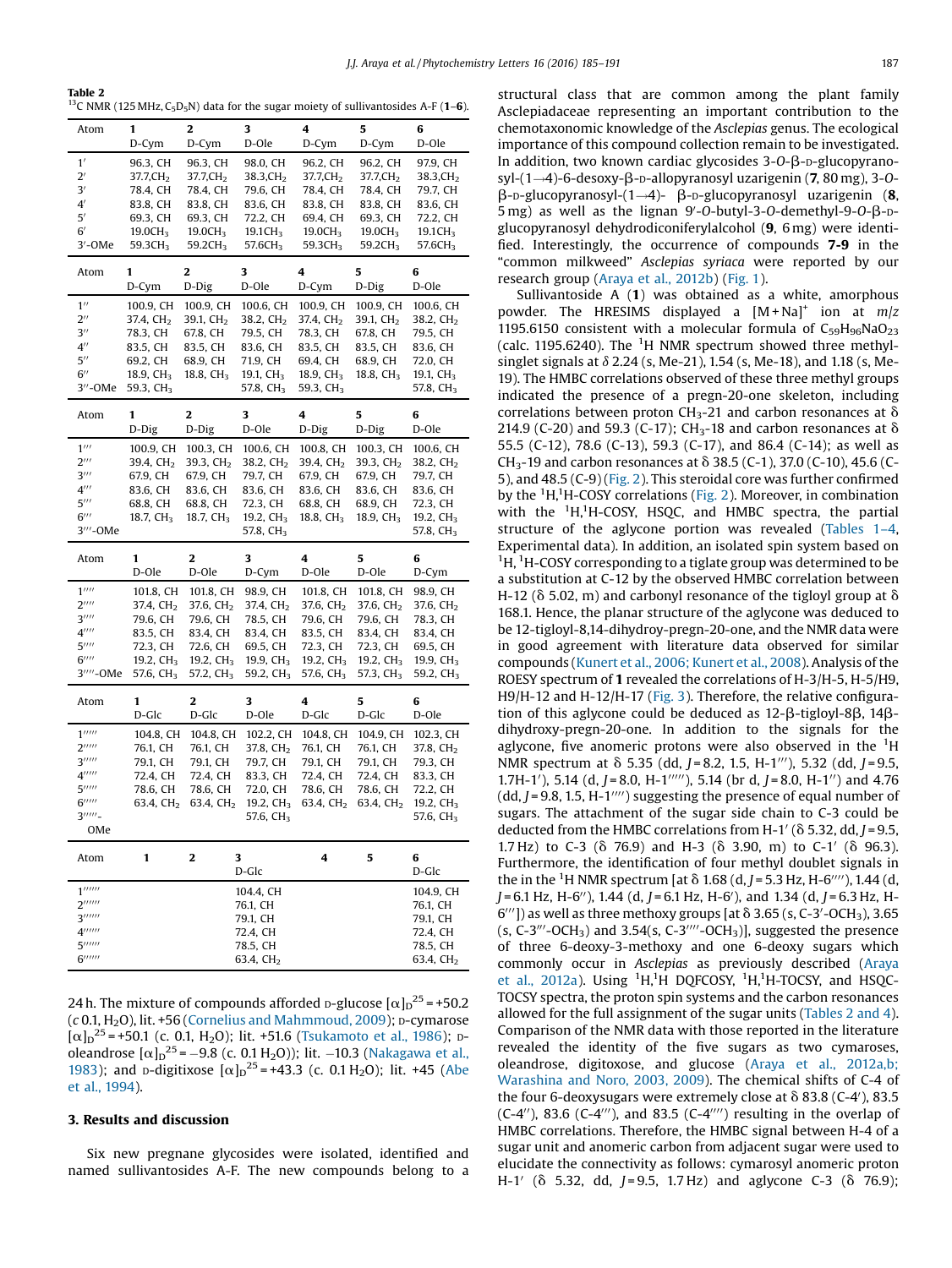| Table 3                                                                                                                |  |
|------------------------------------------------------------------------------------------------------------------------|--|
| <sup>1</sup> H NMR (500 MHz, C <sub>5</sub> D <sub>5</sub> N) data for the aglycone part of sullivantosides A-F (1-6). |  |

| Atom         | $1$ ( <i>I</i> in Hz)   | $2$ ( <i>I</i> in Hz)     | $3$ ( $\overline{I}$ in Hz) | $4$ ( <i>I</i> in Hz) | $5$ ( $\overline{I}$ in Hz) | $6$ ( <i>l</i> in Hz)     |
|--------------|-------------------------|---------------------------|-----------------------------|-----------------------|-----------------------------|---------------------------|
| $\mathbf{1}$ | 1.62, m                 | 1.62, m                   | 1.65, m                     | 1.76, m               | 1.75, m                     | 1.75, m                   |
|              | 0.91, m                 | 0.91, m                   | 0.92, m                     | 0.98, m               | 0.96, m                     | 0.96, m                   |
| 2            | 2.02, m                 | 2.02, m                   | 2.04, m                     | 2.04, m               | 2.03, m                     | 2.03, m                   |
|              | 1.72, m                 | 1.72, m                   | 1.75, m                     | 1.77, m               | 1.75, m                     | 1.75, m                   |
| 3            | 3.90, m                 | 3.90, m                   | 3.92 <sub>m</sub>           | 3.96, m               | $3.921$ m                   | 3.93, m                   |
| 4            | 1.76, m                 | 1.75, m                   | 1.82, m                     | 1.83, m               | 1.77, m                     | 1.77, m                   |
|              | 1.44, m                 | 1.42, m                   | $1.491$ m                   | 1.50, m               | 1.44, m                     | 1.45, m                   |
| 5            | 1.00, m                 | 1.00, m                   | 1.05, m                     | $1.05 \; m$           | 1.01, m                     | 1.01, m                   |
| 6            | $1.811$ m               | 1.80, m                   | 1.88, m                     | 1.88, m               | 1.84, m                     | 1.82, m                   |
|              | 1.10, m                 | 1.10, m                   | 1.18, m                     | 1.20, m               | 1.12, m                     | 1.11, m                   |
| 7            | 2.18, m                 | 2.17, m                   | 2.22, m                     | 2.22, m               | 2.20, m                     | 2.20, m                   |
|              | 1.41, br dd (10.5, 4.3) | 1.40, br dd $(10.5, 4.3)$ | 1.42, br dd                 | 1.43, m               | 1.42, br dd (10.5, 4.3)     | 1.41, br dd $(10.5, 4.3)$ |
| 9            | 1.34, m                 | 1.35, br d (12.8)         | 1.37, m                     | 1.31, br d (13.0)     | 1.29, m                     | 1.29, br d $(12.7)$       |
| 11           | 2.18, m                 | 2.17, m                   | 2.20, m                     | 2.33, m               | 2.31, m                     | 2.32, m                   |
|              | 1.92, m                 | 1.92, m                   | 1.94, m                     | 1.94, m               | 1.93, m                     | 1.92, m                   |
| 12           | 5.02, m                 | 5.01, m                   | 5.03, m                     | 3.74, m               | 3.72, m                     | 3.74, m                   |
| 15           | 2.10, m                 | 2.11, m                   | 2.12, m                     | 2.12, m               | 2.11, m                     | 2.10, m                   |
|              | 1.98, m                 | 1.98, m                   | 1.99, m                     | 2.00, m               | 1.98, m                     | 1.98, m                   |
| 16           | 2.22, m                 | 2.23, m                   | 2.24, m                     | 2.19, m               | 2.19, m                     | 2.18, m                   |
|              | 1.99, m                 | 1.92, m                   | 1.94, m                     | 1.97, m               | 1.96, m                     | 1.96, m                   |
| 17           | 3.21, dd (9.2, 5.9)     | 3.19, dd (9.3, 5.8)       | 3.21, dd (9.2, 5.8)         | 3.87, dd (9.3, 5.4)   | 3.85, dd (9.5, 5.4)         | 3.85, dd (9.5, 5.4)       |
| 18           | $1.54$ , s              | $1.54$ , s                | 1.56, s                     | 1.57, s               | 1.56, s                     | 1.56, s                   |
| 19           | 1.18, s                 | 1.18, s                   | 1.21, s                     | $1.24$ , s            | 1.21, s                     | 1.21, s                   |
| 21           | $2.24$ , s              | $2.24$ , s                | 2.25, s                     | 2.30, s               | 2.30, s                     | 2.29, s                   |
|              | $12-An$                 | $12-An$                   | $12-An$                     |                       |                             |                           |
| 2            |                         |                           |                             |                       |                             |                           |
| 3            | 7.14, m                 | 7.14, m                   | 7.14, m                     |                       |                             |                           |
| 4            | 1.72, br $d(7.2)$       | 1.72, br d $(7.2)$        | 1.73, br $d(7.2)$           |                       |                             |                           |
| 5            | $1.98$ , br s           | $1.98$ , br s             | $1.99$ , br s               |                       |                             |                           |

oleandrosyl proton H-4 $^{\prime\prime\prime\prime}$  ( $\delta$  3.69, m) and glucosyl anomeric carbon C-1 $1^{\prime\prime\prime\prime\prime}$  ( $\delta$  104.8); and digitoxyl proton H-4 $\prime\prime\prime$  ( $\delta$  3.45, dd, J=9.5, 2.5 Hz) and oleandrosyl anomeric carbon  $C-1^{\prime\prime\prime\prime}$  ( $\delta$  101.8). As the NMR data suggested, the glucose unit was the fifth and terminal sugar, oleandrose was attached to glucose via  $1 \rightarrow 4$  glycosidic linkage, digitoxose was  $1 \rightarrow 4$  linked to oleandrose and one cymarose unit was directly attached to the aglycone, leaving the connectivity of one cymarose unit to be assigned. It should be noted that the anomeric carbons of the second cymarose  $C-1$ <sup>"</sup> ( $\delta$ 100.9) unit and digitoxose C-1"' ( $\delta$  100.9) were undistinguishable ([Table](#page-2-0) 2), however, knowing the identity of the sugar units led to the following sequence: Glc-Ole-Dig-Cym-Cym-aglycone. In addition, the  $\beta$ -linkages of the five sugars were established by the large coupling constants  $(J = 8.0 - 9.8 \text{ Hz})$  observed for the anomeric protons. Finally, the optical rotation of the purified monomeric sugars after acid hydrolysis established the absolute configuration D for all the sugars present in this compound (see Experimental Section). Therefore, the structure of 1 was determined to be 12-Otygloyl-3β, 8β, 12β,14β-tetrahydroxypregn-20-one-3-0-β-D-glucopyranosyl- $(1\rightarrow4)$ - $\beta$ - $\upsilon$ -oleandropyranosyl- $(1\rightarrow4)$ - $\beta$ - $\upsilon$ -digitoxy $pyranosyl-(1\rightarrow4)-\beta$ -D-cymaropyranosyl- $(1\rightarrow4)-\beta$ -D-cymaropyranose, and named sullivantoside A.

Sullivantoside B (2) was obtained as a white, amorphous powder. The HRESIMS displayed a  $[M+Na]^+$  ion at  $m/z$ 1181.6076 consistent with the molecular formula  $C_{58}H_{94}NaO_{23}$ (calc. 1181.6084). Analysis of the  ${}^{1}$ H and  ${}^{13}$ C NMR data permitted the identification of the same aglycone as in 1 (vide supra). In addition, five sugars were identified to be present in the structure on the basis of the five anomeric protons observed at  $\delta$  5.41 (dd,  $J = 9.6, 1.6, H-1^{\prime\prime\prime}$ , 5.35 (dd, J = 9.5, 1.6, H-1 $^{\prime\prime}$ ), 5.33 (br d, J = 9.5, 1.6, H-1'), 5.14 (d, J = 7.8, H-1''''') and 4.74 (dd, J = 9.7,1.6, H-1''''). Sugar signals in the <sup>1</sup>H and <sup>13</sup>C NMR spectra were assigned using 2D NMR spectra and the identity of these five sugars were determined to be two digitoxoses, and single units of cymarose, oleandrose, and glucose. As previously described for 1, the connectivity of the sugars was achieved through the HMBC correlations between cymarosyl anomeric proton H-1' ( $\delta$  5.33, dd, J = 9.5, 1.6) and C-3 ( $\delta$ 76.9), cymarosyl proton H-4" ( $\delta$  3.56, dd, J = 9.6, 2.7) and digitoxyl-1 anomeric carbon C-1" ( $\delta$  100.9), digitoxyl-1 proton H-4" (3.50, dd,  $J = 9.6, 2.5$ ) and digitoxyl-2 anomeric carbon C-1<sup> $\prime\prime\prime$ </sup> ( $\delta$ 100.3), digitoxyl-2 proton H-4"' ( $\delta$  3.43, dd, J = 9.6, 2.5) and oleandrosyl anomeric carbon C-1 $^{\prime\prime\prime\prime}$  (101.8), as well as oleandrosyl proton H-4 $^{\prime\prime\prime\prime}$  $(\delta$  3.67, m) and glucosyl anomeric carbon C-1"" ( $\delta$  104.8). These data showed that glucose unit was the terminal sugar, oleandrose was attached to glucose via  $1\rightarrow4$  glycosidic linkage, digitoxose was  $1\rightarrow4$  linked to oleandrose, and cymarose was directly attached to the aglycone. As described previously, although the HMBC correlations were severely overlapped, knowing the identity of the sugar units, the position of the second digitoxose unit must be placed between the cymarose and previously assigned digitoxose units. Consequently, the structure of 2 was proposed to be 12-Otygloyl-3 $\beta$ ,8 $\beta$ ,12 $\beta$ ,14 $\beta$ -tetrahydroxypregn-20-one-3-O- $\beta$ -D-glucopyranosyl- $(1\rightarrow4)$ - $\beta$ - $D$ -oleandropyranosyl- $(1\rightarrow4)$ - $\beta$ - $D$ -digitoxy $pyranosyl-(1\rightarrow4)-\beta$ -D-digitoxypyranosyl- $(1\rightarrow4)-\beta$ -D-cymaropyranoside.

Sullivantoside  $C(3)$  was obtained as a white, amorphous powder. The HRESIMS displayed a  $[M+Na]^+$  ion at  $m/z$ 1330.7278 consistent with the molecular formula  $C_{60}H_{98}NaO_{23}$ (calc. 1330.7285). The <sup>1</sup>H and <sup>13</sup>C NMR signals of **3** were almost superimposable to those of 1, thus it was concluded that both structures shared the same 12-O-tygloyl-3 $\beta$ ,8 $\beta$ ,12 $\beta$ ,14 $\beta$ -tetrahydroxypregn-20-one steroidal skeleton. The <sup>1</sup>H and <sup>13</sup>C NMR data of the aglycone was assigned using 2D NMR spectra ([Tables](#page-1-0) 1 and 2). Different to the five sugars unit of compounds 1 and 2, six anomeric protons were observed in the <sup>1</sup>H NMR spectrum of **3** at  $\delta$ 5.30 (dd, J = 9.7, 1.6, H-1<sup> $''$ </sup>), 5.16 (d, J = 7.8, H-1 $''''$ ), 4.93 (dd, J = 9.8, 1.6, H-1"), 4.91 (dd, J = 9.8, 1.6, H-1""), 4.88 (dd, J = 9.7, 1.5, H-1') and 4.71 (dd,  $J = 9.7$ , 1.6, H-1 $^{\prime\prime\prime\prime\prime}$ ). This side chain of six sugars was determined as one cymarose, four oleandroses, and one glucose by data analysis of <sup>1</sup>H and <sup>13</sup>C NMR, <sup>1</sup>H, <sup>1</sup>H-DQFCOSY, <sup>1</sup>H, <sup>1</sup>H-TOCSY, and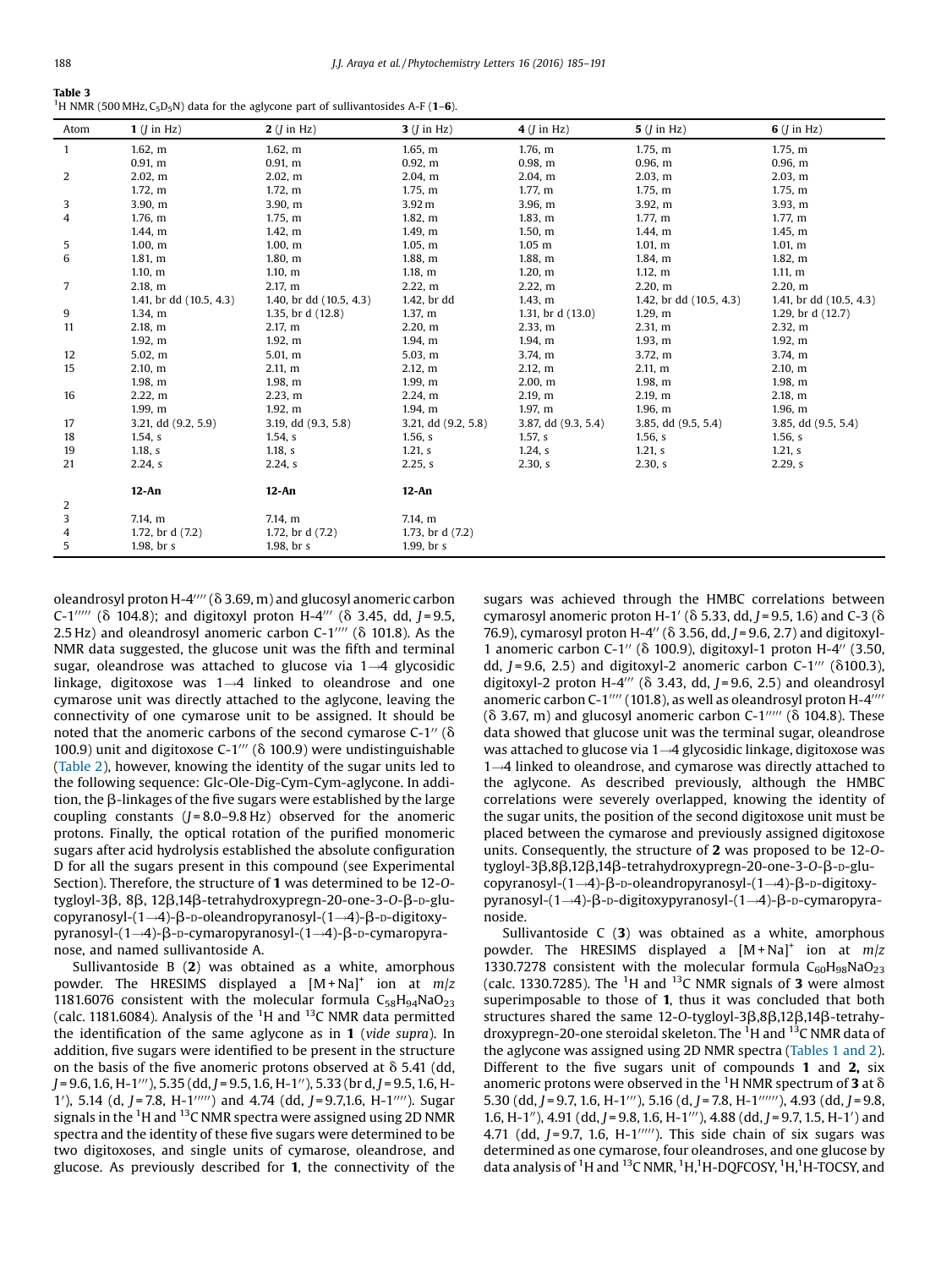| Table 4                                                                                                                   |
|---------------------------------------------------------------------------------------------------------------------------|
| <sup>1</sup> H NMR (500 MHz, C <sub>5</sub> D <sub>5</sub> N) data for the sugar moiety of sullivantosides A-F ( $1-6$ ). |

| Atom                                                       | $1$ ( <i>J</i> in Hz)<br>D-Cym   | $2$ ( <i>J</i> in Hz)<br>D-Cym   | $3$ ( <i>J</i> in Hz)<br>D-Ole | $4$ ( <i>J</i> in Hz)<br>D-Cym   | $5$ (J in Hz)<br>D-Cym         | $6$ ( <i>I</i> in Hz)<br>D-Ole |
|------------------------------------------------------------|----------------------------------|----------------------------------|--------------------------------|----------------------------------|--------------------------------|--------------------------------|
| 1'<br>$2^{\prime}$                                         | 5.32, dd (9.5, 1.7)<br>2.34, m   | 5.33, dd (9.5, 1.6)<br>2.34, m   | 4.88, dd (9.7, 1.5)<br>2.50, m | 5.34, dd (9.5, 1.7)<br>2.36, m   | 5.34, dd (9.5, 1.6)<br>2.35, m | 4.90, dd (9.7, 1.7)<br>2.51, m |
|                                                            | 1.92, m                          | 1.92, m                          | 1.84, m                        | 1.92, m                          | 1.94, m                        | 1.80, m                        |
| 3'                                                         | 4.11, m                          | 4.13, m                          | 3.63, m                        | 4.10, m                          | 4.13, m                        | 3.63, m                        |
| $4^{\prime}$                                               | 3.54, dd (9.5, 2.8)              | 3.56, dd (9.6, 2.7)              | 3.54, m                        | 3.47, dd (9.5, 2.8)              | 3.56, dd (9.6, 2.7)            | 3.54, m                        |
| 5'                                                         | 4.28, m                          | 4.28, $dq$ (9.6, 6.3)            | 3.63, m                        | 4.28, $dq$ (9.5, 6.1)            | 4.30, dq (9.6, 6.3)            | 3.62, m                        |
| 6'                                                         | 1.44, $d(6.1)$                   | 1.42, $d(6.3)$                   | 1.53, $d(5.4)$                 | 1.44, d $(6.1)$                  | 1.42, $d(6.3)$                 | 1.48, $d(5.4)$                 |
| 3'-OMe                                                     | 3.65, s                          | 3.65, s                          | 3.54, s                        | 3.65, s                          | 3.66, s                        | 3.54, s                        |
| Atom                                                       | $1$ ( <i>I</i> in Hz)<br>$D-Cym$ | $2$ ( <i>J</i> in Hz)<br>D-Dig   | $3$ ( <i>J</i> in Hz)<br>D-Ole | $4$ ( <i>J</i> in Hz)<br>D-Cym   | $5$ (J in Hz)<br>D-Dig         | $6$ ( <i>I</i> in Hz)<br>D-Ole |
| $1^{\prime\prime}$                                         | 5.14, br d (8.0)                 | 5.35, dd (9.5, 1.6)              | 4.93, dd (9.8, 1.6)            | 5.15, br d (9.5)                 | 5.36, dd (9.5, 1.6)            | 4.93, dd (9.8, 1.7)            |
| $2^{\prime\prime}$                                         | 2.35, m                          | 2.43, m                          | 2.52, m                        | 2.36, m                          | 2.43, m                        | 2.52, m                        |
|                                                            | 1.87, m                          | 1.98, m                          | 1.80, m                        | 1.87, m                          | 2.01, m                        | 1.81, m                        |
| $3^{\prime\prime}$                                         | 4.10, m                          | 4.65, m                          | 3.64, m                        | 4.10, m                          | 4.67, m                        | 3.60, m                        |
| $4^{\prime\prime}$                                         | 3.50, m                          | 3.50, dd $(9.6, 2.5)$            | 3.54, m                        | 3.52, dd (9.8, 2.8)              | 3.52, dd (9.6, 2.5)            | 3.55, m                        |
| $5^{\prime\prime}$                                         | 4.19, dq (9.2, 6.1)              | 4.28, $dq$ (9.6, 6.3)            | 3.64, m                        | 4.19, $dq$ (9.8, 6.3)            | 4.30, $dq$ (9.6, 6.3)          | 3.62, m                        |
| $6^{\prime\prime}$                                         | 1.44, $d(6.1)$                   | 1.38, $d(6.3)$                   | 1.46, $d(5.4)$                 | 1.44, $d(6.1)$                   | 1.39, $d(6.3)$                 | 1.46, $d(5.4)$                 |
| $3''$ -OMe                                                 | 3.65, s                          |                                  | 3.58, s                        | 3.68, s                          |                                | 3.58, s                        |
| Atom                                                       | $1(J \text{ in } Hz)$<br>D-Dig   | $2(I \text{ in } Hz)$<br>$D-Dig$ | $3$ ( <i>J</i> in Hz)<br>D-Ole | $4$ ( <i>J</i> in Hz)<br>$D-Dig$ | $5$ ( <i>J</i> in Hz)<br>D-Dig | $6$ ( <i>J</i> in Hz)<br>D-Ole |
| $1^{\prime\prime\prime}$                                   |                                  |                                  |                                |                                  |                                |                                |
| $2^{\prime\prime\prime}$                                   | 5.35, dd (8.2, 1.5)              | 5.41, dd (9.6, 1.6)              | 4.91, dd (9.8, 1.6)            | 5.35, dd (9.5, 1.5)              | 5.40, dd (9.6, 1.6)<br>2.43, m | 4.93, dd (9.8, 1.7)            |
|                                                            | 2.42, m<br>1.99, m               | 2.46, m<br>1.98, m               | 2.52, m                        | 2.43, m<br>1.97, m               | 2.01, m                        | 2.52, m                        |
| $3^{\prime\prime\prime}$                                   |                                  |                                  | 1.80, m                        |                                  |                                | 1.81, m<br>3.60, m             |
| $4^{\prime\prime\prime}$                                   | 4.62, m<br>3.45, dd (9.5, 2.5)   | 4.66, m<br>3.43, dd (9.6, 2.5)   | 3.63, m<br>3.54, m             | 4.63, m<br>3.50, dd $(9.8, 2.5)$ | 4.62, m<br>3.44, dd (9.6, 2.5) | 3.55, m                        |
| $5^{\prime\prime\prime}$                                   | 4.30, dq (9.5, 6.3)              | 4.32, $dq$ (9.6, 6.3)            | 3.64, m                        | 4.30, dq (9.8, 6.3)              | 4.30, $dq$ (9.6, 6.3)          | 3.62, m                        |
| $6^{\prime\prime\prime}$                                   | 1.34, d $(6.3)$                  | 1.39, $d(6.3)$                   | 1.47, $d(5.4)$                 | 1.34, $d(6.3)$                   | 1.40, d $(6.3)$                | 1.46, d $(5.4)$                |
| 3'''-OMe                                                   |                                  |                                  | 3.58, s                        |                                  |                                | 3.58, s                        |
|                                                            |                                  |                                  |                                |                                  |                                |                                |
|                                                            |                                  |                                  |                                |                                  |                                |                                |
| Atom                                                       | 1 $(I \text{ in } Hz)$<br>D-Ole  | $2$ ( <i>J</i> in Hz)<br>D-Ole   | $3$ ( $\sin$ Hz)<br>D-Cym      | $4$ ( <i>J</i> in Hz)<br>D-Ole   | $5$ ( <i>J</i> in Hz)<br>D-Ole | $6$ ( <i>J</i> in Hz)<br>D-Cym |
| $1^{\prime\prime\prime\prime}$                             | 4.76, dd (9.8, 1.5)              | 4.74, dd (9.7, 1.6)              | 5.30, dd (9.7, 1.6)            | 4.76, dd (9.8, 1.5)              | 4.75, dd (9.7, 1.6)            |                                |
| $2^{\prime\prime\prime\prime}$                             | 2.48, m                          | 2.45, m                          | 2.32, m                        | 2.48, ddd (12.5, 5.1, 1.6)       | 2.47, m                        | 5.31, dd (9.5, 1.6)<br>2.34, m |
|                                                            | 1.66, m                          | 1.63, m                          | 1.82, m                        | 1.66, m                          | 1.65, m                        | 1.83, m                        |
| $3^{\prime\prime\prime\prime}$                             | 3.64, m                          | 3.54, m                          | 4.05, m                        | 3.64, m                          | 3.64, m                        | 4.06, m                        |
| $4^{\prime\prime\prime\prime}$                             | 3.69, m                          | 3.67, m                          | 3.45, m                        | 3.70, m                          | 3.68, m                        | 3.50, m                        |
| 5''''                                                      | 3.67, m                          | 3.65, m                          | 4.22, m                        | 3.68, m                          | 3.67, m                        | 4.22, m                        |
| $6$ <sup>''''</sup>                                        | 1.68, $d(5.3)$                   | 1.66, $d(5.8)$                   | 1.41, $d(6.3)$                 | 1.69, d $(5.4)$                  | 1.67, d $(5.8)$                | 1.41, d $(6.3)$                |
| 3''''-OMe                                                  | $\qquad \qquad -$                | 3.54, s                          | 3.58, s                        |                                  | 3.55, s                        | 3.59, s                        |
| Atom                                                       | $1$ ( <i>J</i> in Hz)            | $2$ ( <i>J</i> in Hz)            | $3$ ( <i>J</i> in Hz)          | $4$ ( <i>J</i> in Hz)            | $5$ ( <i>J</i> in Hz)          | $6$ ( <i>J</i> in Hz)          |
|                                                            | D-Glc                            | D-Glc                            | D-Ole                          | D-Glc                            | D-Glc                          | D-Ole                          |
| $1^{\prime\prime\prime\prime\prime}$                       | 5.14, $d(8.0)$                   | 5.14, d (7.8)                    | 4.71, dd (9.7, 1.6)            | 5.16, $d(8.0)$                   | 5.14, d (7.8)                  | 4.71, dd (9.7, 1.5)            |
| 2                                                          | 4.04, m                          | 4.03, m                          | 2.50, m                        | 4.06, dd (8.3, 7.9)              | 4.01, m                        | 2.51, m                        |
|                                                            |                                  |                                  | 1.75, m                        |                                  |                                | 1.75, m                        |
| 3                                                          | 4.25, m                          | 4.25, m                          | 3.66, m                        | 4.24, m                          | 4.25, m                        | 3.67, m                        |
| 4                                                          | 4.24, m                          | 4.24, m                          | 3.75, m                        | 4.25, m                          | 4.24, m                        | 3.75, m                        |
| $5^{\prime\prime\prime\prime\prime}$                       | 3.99, ddd (9.7, 5.3, 2.1)        | 3.98, ddd (9.8, 5.2, 2.7)        | 3.68, m                        | 3.99, ddd (9.8, 5.4, 2.1)        | 3.98, ddd (9.8, 5.2, 2.7)      | 3.63, m                        |
| $6$ <sup><math>\prime\prime\prime\prime\prime</math></sup> | 4.56, dd (11.4, 2.1)             | 4.57, dd (11.2, 2.7)             | 1.75, $d(5.3)$                 | 4.57, dd (11.4, 2.1)             | 4.57, dd (11.2, 2.7)           | 1.53, $d(5.3)$                 |
|                                                            | 4.38, dd (11.4, 5.3)             | 4.38, dd (11.2, 5.2)             |                                | 4.40, dd (11.4, 5.4)             | 4.38, dd (11.2, 5.2)           |                                |
| 3'''''-OMe                                                 |                                  |                                  | 3.54, s                        |                                  |                                | 3.54, s                        |
| Atom                                                       | 1 $(J \text{ in } Hz)$           | $2$ ( <i>J</i> in Hz)            | $3$ ( <i>J</i> in Hz)<br>D-Glc | $4$ ( <i>J</i> in Hz)            | $5$ ( <i>J</i> in Hz)          | $6$ ( <i>J</i> in Hz)<br>D-Glc |
| 1                                                          |                                  |                                  | 5.16, d (7.8)                  |                                  |                                | 5.16, d (7.8)                  |
| 2                                                          |                                  |                                  | 4.04, m                        |                                  |                                | 4.04, m                        |
| 3                                                          |                                  |                                  | 4.25, m                        |                                  |                                | 4.25, m                        |
| 4                                                          |                                  |                                  | 4.24, m                        |                                  |                                | 4.24, m                        |
| 5                                                          |                                  |                                  | 3.99, ddd (9.8, 5.4, 2.1)      |                                  |                                | 3.99, ddd (9.8, 5.4, 2.1)      |
| $6$ <sup><math>\prime</math></sup>                         |                                  |                                  | 4.56, dd (11.4, 2.1)           |                                  |                                | 4.57, dd (11.4, 2.1)           |

HSQC-TOCSY spectra ([Tables](#page-2-0) 2 and 4). The carbon-4 resonances of the five sugar units in the  $^{13}$ C NMR spectrum collapsed very close to each other at  $\delta$  83.6 (C-4'), 83.6 (C-4"), 83.6 (C-4"'), 83.4 (C-4"''), and 83.3 ( $C-4$ <sup> $\prime\prime\prime\prime\prime$ </sup>) making any HMBC correlation for these carbons inconclusive. Nonetheless, it was still possible to determine the sequence of the sugars by other key HMBC correlations: between olandrosyl anomeric proton H-1' ( $\delta$  4.88) and carbon C-3 ( $\delta$  77.3) of the aglycone, the olandrosyl proton H-4 $^{\prime\prime\prime\prime\prime}$  ( $\delta$  3.66, m) and the glucosyl anomeric carbon  $C-1$ <sup>noon</sup> ( $\delta$  104.4), cymarosyl proton H- $4^{\prime\prime\prime\prime}$  ( $\delta$  4.05, m) and the oleandrosyl anomeric carbon C-1 $^{\prime\prime\prime\prime\prime}$  ( $\delta$ 102.2), leaving two oleandrose units to be assigned in positions 2 and 3 of the sugar moiety. In fact, the NMR data of oleandrose-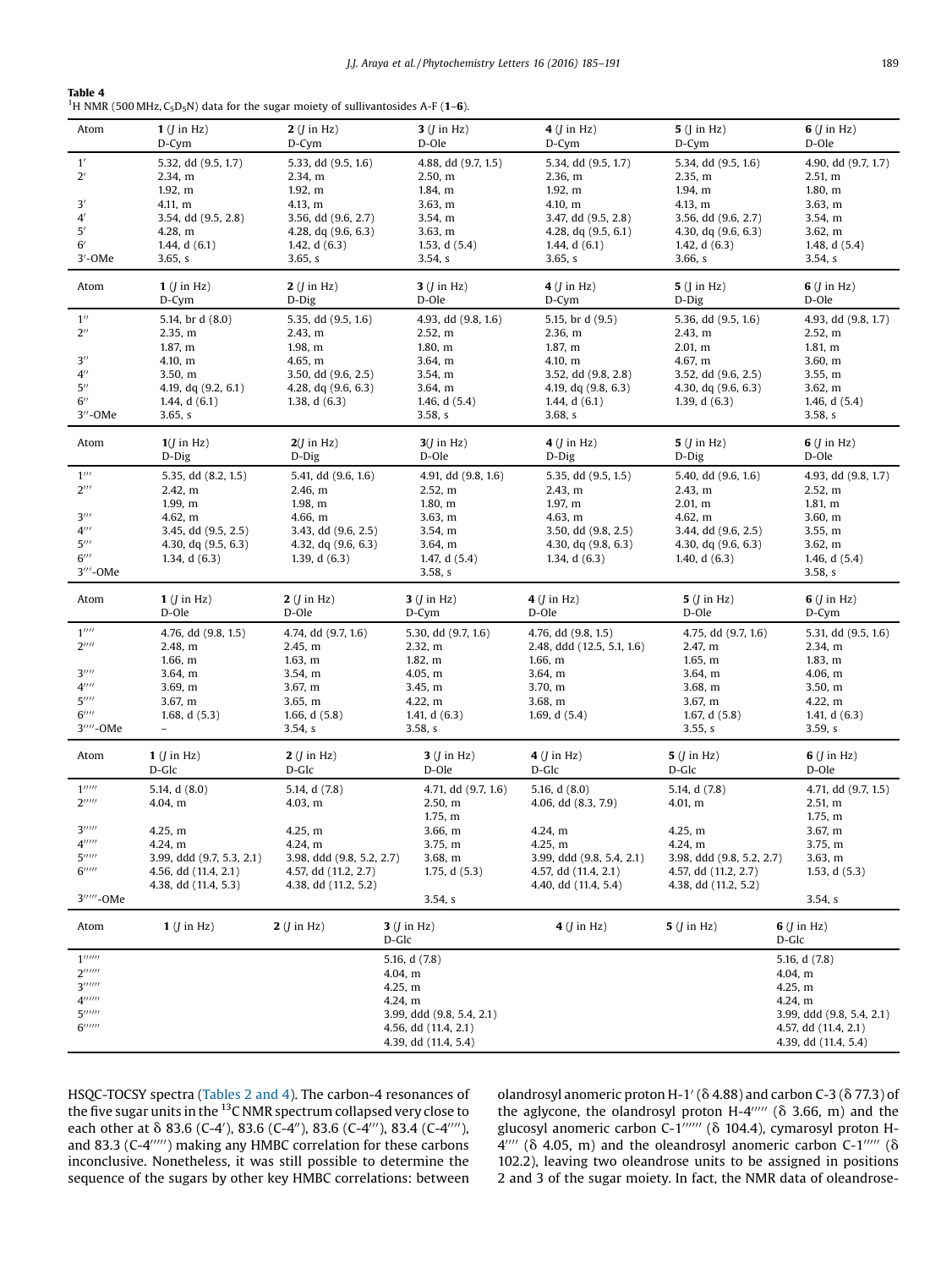<span id="page-5-0"></span>

Fig. 1. Structures of compounds 1-6.

2 and oleandrose-3 units are virtually undistinguishable between one another [\(Tables](#page-2-0) 2 and 4). Hence, the sugar sequence was then established as Glc-Ole-Cym-Ole-Ole-Ole-aglycone. Therefore, the structure of 3 was determined to be 12-0-tygloyl-3 $\beta$ ,8 $\beta$ ,12 $\beta$ ,14 $\beta$ tetrahydroxypregn-20-one-3-O- $\beta$ -D-glucopyranosyl- $(1\rightarrow4)$ - $\beta$ -Doleandropyranosyl- $(1\rightarrow4)$ - $\beta$ -D-cymaropyranosyl- $(1\rightarrow4)$ - $\beta$ -D-oleandropyranosyl- $(1\rightarrow4)$ - $\beta$ - $D$ -oleandropyranosyl- $(1\rightarrow4)$ - $\beta$ -d-oleandropyranose.

Sullivantoside D (4), an amorphous white powder, displayed an HRMS  $[M + Na]^{+}$  ion at  $m/z$  1113.5798 consistent with the molecular formula  $C_{54}H_{90}NaO_{22}$  (calc. 1113.5821). Although the <sup>1</sup>H and <sup>13</sup>C NMR signals of 4 were similar to those of 1, the most noticeable difference was the absence of signals for the tiglate group at C-12. Instead of the signals of  $\delta$  78.6 (C-12),  $\delta$  55.5 (C-13), and  $\delta$  86.4 (C-11) as well as the proton signal at  $\delta$  5.02 (m, H-12) in 1, the carbon signals at  $\delta$  75.2 (C-12), 57.3 (C-13), and 27.9 (C-11) as well as the proton signal at 3.71 (m, H-12) were observed with significant shift in 4. Aided by 2D NMR spectra, the structure of the aglycone was elucidated as 3β,8β,12β,14β-tetrahydroxypregn-20-one. In addition, five anomeric protons were identified in the  ${}^{1}$ H NMR spectrum at  $\delta$  5.35 (dd, J = 9.5, 1.5, H-1<sup>111</sup>), 5.35 (dd, J = 9.5, 1.5H-1'), 5.16 (d, J = 8.0, H-1"'"), 5.15 (br d, J = 9.5, H-1") and 4.76 (dd, J = 9.8, 1.5, H-1''''). After assignment of the  $^1\mathrm{H}$  and  $^{13}\mathrm{C}$  NMR of each sugar unit using 2D NMR spectra, the sugar moiety in 4 was determined to be the same as in 1 since the chemical shifts were superimposable. Therefore, the structure of 4 was determined to be 3β,8β,12β,14β-tetrahydroxypregn-20-one-3-O-β-D-glucopyranosyl- $(1\rightarrow4)$ - $\beta$ - $D$ -oleandropyranosyl- $(1\rightarrow4)$ - $\beta$ - $D$ -digitoxypyra $nosyl-(1\rightarrow4)-\beta$ -D-cymaropyranosyl- $(1\rightarrow4)-\beta$ -D-cymaropyranose



HO Sugars ∩ **ROESY** 

Fig. 2. Selected HMBC and  ${}^{1}$ H, ${}^{1}$ H-COSY correlations observed for sullivantoside A (1). Fig. 3. Selected ROESY dipolar interactions observed for sullivantoside A (1).